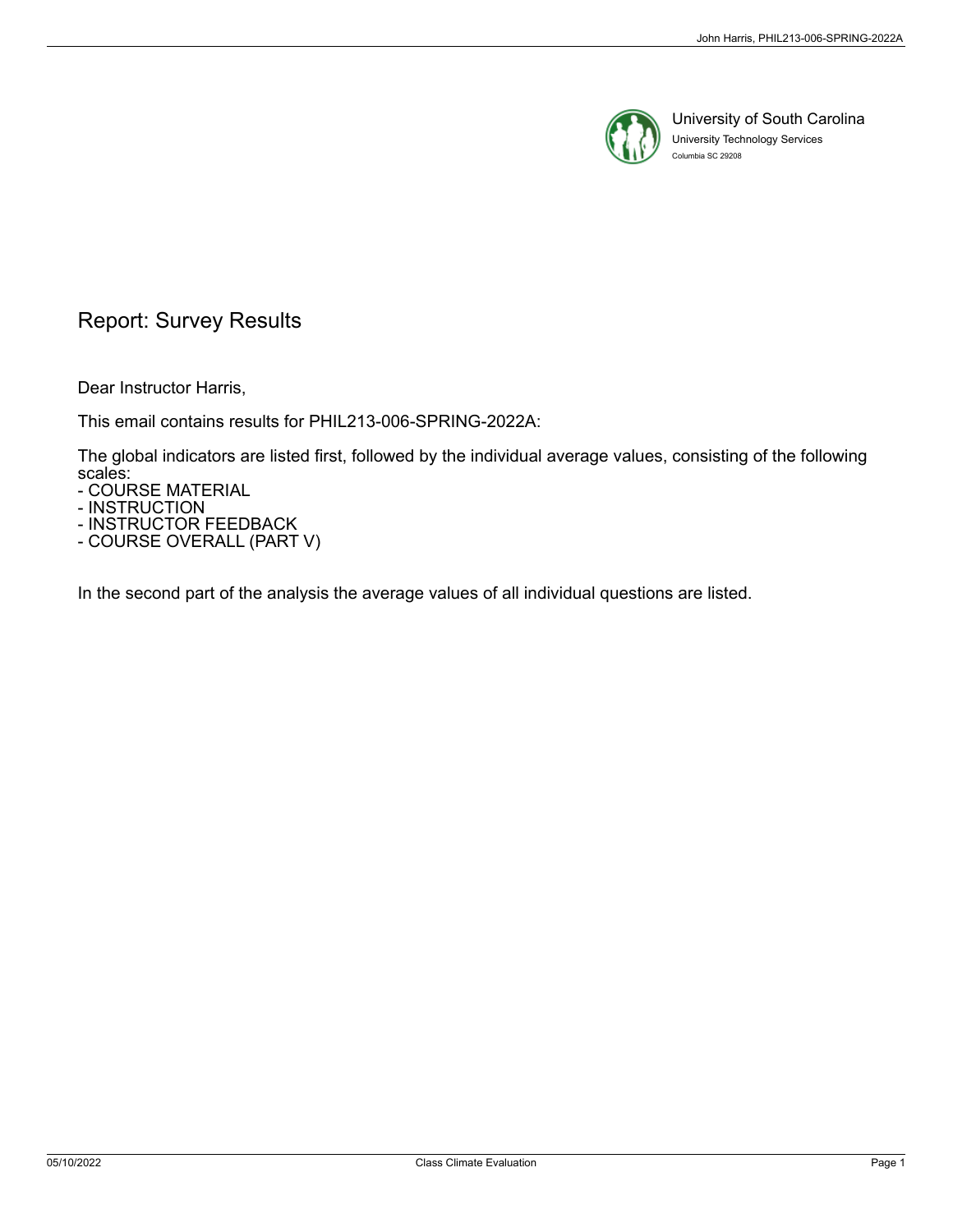

 $3.5-4.0$  55.6%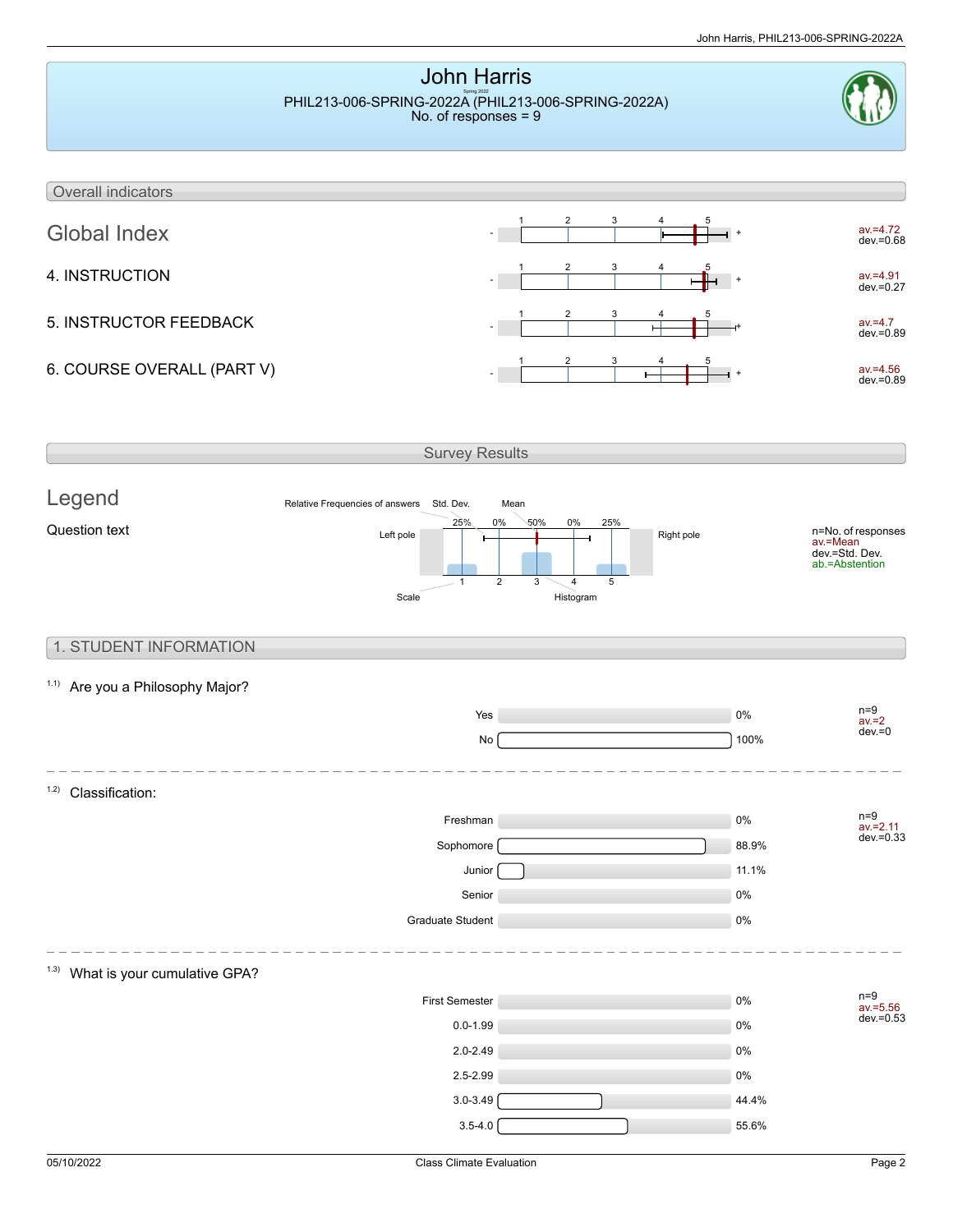n=9<br>av.=1<br>dev.=0

### $1.4$ ) What is your anticipated grade in this course?

| Α    | 100% |
|------|------|
| B+   | 0%   |
| B    | 0%   |
| $C+$ | 0%   |
| C    | 0%   |
| D+   | 0%   |
| D    | 0%   |
| F    | 0%   |

### 2. COURSE FUNDAMENTALS

| 2.1)  | The instructor clearly stated the instructional<br>objectives of the course.                                                                                                                                                                                                                   | Strongly<br>Disagree | 0%           | $0\%$                |         | 11.1% 11.1% 77.8%                      |            | Strongly<br>Agree   | $n=9$<br>$av = 4.67$<br>$dev = 0.71$ |
|-------|------------------------------------------------------------------------------------------------------------------------------------------------------------------------------------------------------------------------------------------------------------------------------------------------|----------------------|--------------|----------------------|---------|----------------------------------------|------------|---------------------|--------------------------------------|
| 2.2)  | The instructor clearly stated the method by which<br>your final grade would be determined.                                                                                                                                                                                                     | Strongly<br>Disagree | 0%           | $\overline{2}$<br>0% | 3<br>0% | 22.2%                                  | 5<br>77.8% | Strongly<br>Agree   | $n=9$<br>$av = 4.78$<br>$dev = 0.44$ |
|       |                                                                                                                                                                                                                                                                                                |                      | 1            | $\mathfrak{p}$       | 3       |                                        |            |                     |                                      |
| (2.3) | The instructor clearly explained any special<br>requirements of attendance which differ from the<br>attendance policy of the University.                                                                                                                                                       | Strongly<br>Disagree | 0%           | 0%                   | 0%      | 11.1%                                  | 88.9%      | Strongly<br>Agree   | $n=9$<br>$av = 4.89$<br>$dev = 0.33$ |
|       |                                                                                                                                                                                                                                                                                                |                      |              | $\overline{2}$       | 3       |                                        | 5          |                     |                                      |
| 2.4)  | The instructor clearly graded and returned the<br>student's written work (e.g., examinations and<br>papers) in a timely manner.                                                                                                                                                                | Strongly<br>Disagree | 0%           | 0%                   | 0%      | 0%                                     | 100%       | Strongly<br>Agree   | $n=9$<br>$av = 5$<br>$dev = 0$       |
|       |                                                                                                                                                                                                                                                                                                |                      | $\mathbf{1}$ | $\overline{2}$       | 3       | $\overline{\mathbf{4}}$                | 5          |                     |                                      |
| (2.5) | The instructor met the class regularly and at the<br>scheduled times.                                                                                                                                                                                                                          | Strongly<br>Disagree | 0%           | 0%                   | 0%      | 11.1%                                  | 88.9%      | Strongly<br>Agree   | $n=9$<br>$av = 4.89$<br>$dev = 0.33$ |
|       |                                                                                                                                                                                                                                                                                                |                      | 1            | $\overline{2}$       | 3       |                                        | 5          |                     |                                      |
| 2.6)  | The instructor scheduled a reasonable number of<br>office hours per week.                                                                                                                                                                                                                      | Strongly<br>Disagree | 0%           | 0%<br>$\overline{2}$ | 0%<br>3 | 11.1%<br>$\overline{\mathbf{A}}$       | 88.9%      | Strongly<br>Agree   | $n=9$<br>$av = 4.89$<br>$dev = 0.33$ |
| 2.7)  | The instructor was available outside the classroom.<br>(In selecting your rating, consider the instructor's<br>availability via established office hours,<br>appointments, and other opportunities for face-to-<br>face interaction as well as via telephone, e-mail, fax<br>and other means). | Strongly<br>Disagree | $0\%$        | 0%<br>$\overline{2}$ |         | 11.1%<br>3                             | 88.9%      | Strongly<br>Agree   | $n=9$<br>$av = 3.89$<br>$dev = 0.33$ |
| 2.8)  | If web sites, Blackboard, or other Internet resources<br>were a part of this course, to what extent did they<br>enhance or detract from your learning experience in<br>the course.                                                                                                             | Greatly<br>Detracted | 0%<br>1      | 0%<br>$\overline{2}$ | 3       | 11.1% 11.1%<br>$\overline{\mathbf{A}}$ | 77.8%<br>5 | Greatly<br>Enhanced | $n=9$<br>$av = 4.67$<br>$dev = 0.71$ |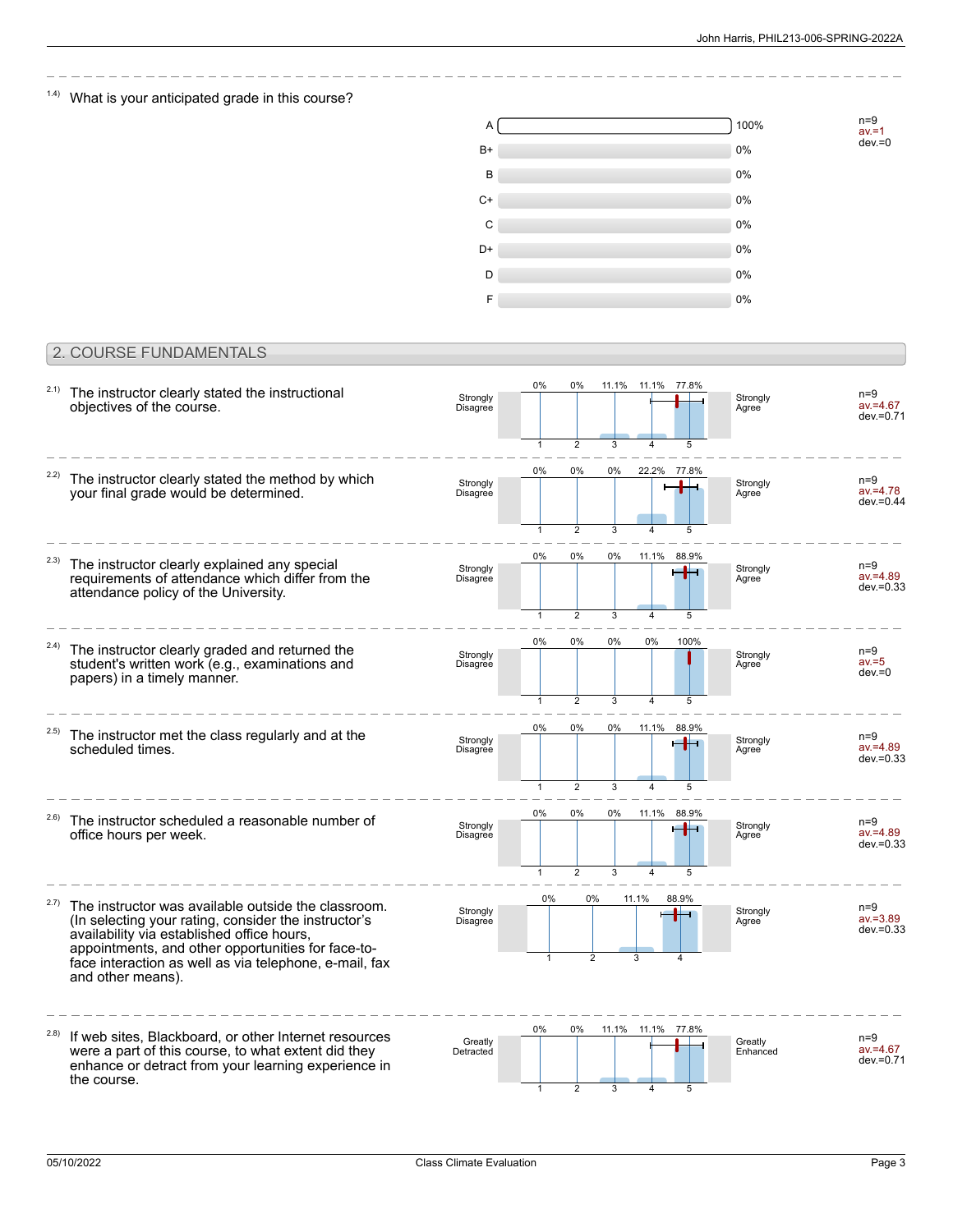**Strongly** Agree

#### 3. COURSE MATERIAL 0% 0% 11.1% 22.2% 66.7% 3.1) How helpful were the readings in contributing to the n=9 Not at all Very helpful  $av = 4.56$ course objectives? helpful dev.=0.73 5  $\overline{2}$ 3 1 4 0% 11.1% 55.6% 11.1% 22.2% 3.2) Related to my other courses, the material covered n=9 Very Very Hard av.=3.44 was: Easy  $dev = 1.01$ 3 4 5 1 2 44.4% 0% 22.2% 22.2% 11.1%  $3.3)$  Related to my other courses, the workload was: n=9 Very Easy Very Hard av.=3.22  $d$ ev = 0.97 3 5 1 2 4 4. INSTRUCTION 0% 0% 0% 0% 100%  $4.1)$  The instructor was well prepared for class. n=9 **Strongly** Strongly Agree  $av = 5$ Disagree  $dev = 0$ 3 5 1 2 4 0% 0% 0% 11.1% 88.9%  $4.2$ ) The instructor presented the material clearly. n=9 av.=4.89 Strongly . Strongly Agree Disagree dev.=0.33  $\overline{2}$ 3 4 5 1 0% 0% 0% 11.1% 88.9% 4.3) The instructor used class time productively and  $n=9$ r din l Strongly Disagree Strongly Agree av.=4.89 effectively. dev.=0.33 3 5  $\overline{\phantom{a}}$  $\overline{A}$ 1 0% 88.9% 0% 0% 11.1%  $4.4$ ) The instructor was enthusiastic and engaging. n=9 Strongly Strongly ساد av.=4.89 Disagree Agree  $d$ ev $=0.33$ 3  $\overline{4}$ 5 1  $\mathfrak{D}$ 0% 0% 0% 88.9% 11.1% 4.5) n=9 Strongly

The instructor was receptive and responsive to student questions and comments.

#### 5. INSTRUCTOR FEEDBACK



Disagree

1

2

3

4

5

 $\overline{a}$ 4

av.=4.89 dev.=0.33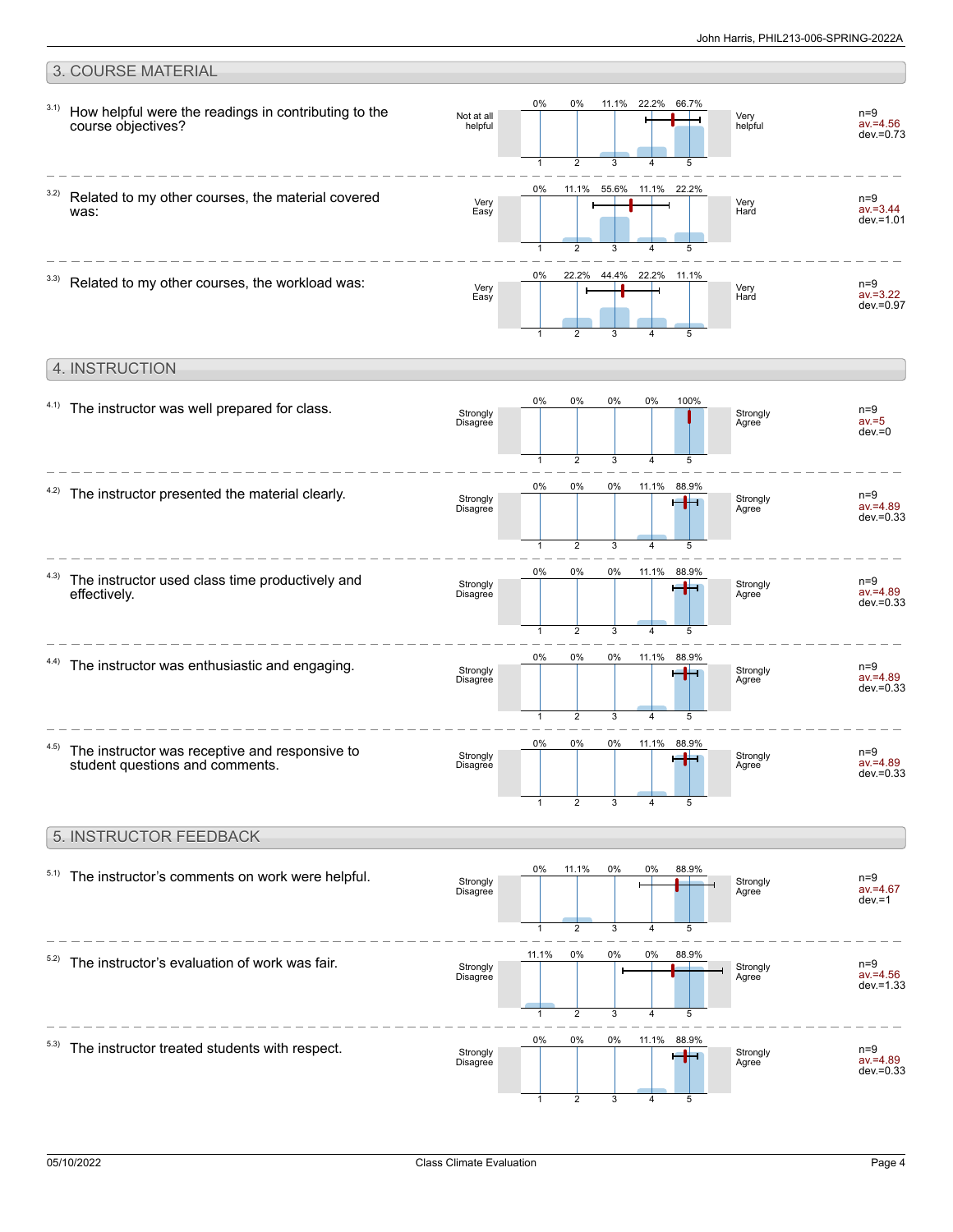#### 6. COURSE OVERALL (PART V) 0% 6.1) 11.1% 11.1% 11.1% 66.7% How would you rate this course compared to other Very Poor **Excellent** network is a set of the set of the set of the set of the set of the set of the set of the set of the set of the set of the set of the set of the set of the set of the set of the set of the set of the av.=4.33 dev.=1.12 courses? 2 3 4 5 1  $\overline{\phantom{0}}$  $- - - -$ 0% 0% 11.1% 0% 88.9% 6.2) Very Poor Excellent n=9 How would you rate this instructor compared to other av.=4.78 dev.=0.67 instructors?  $\mathfrak{p}$ 3 4 51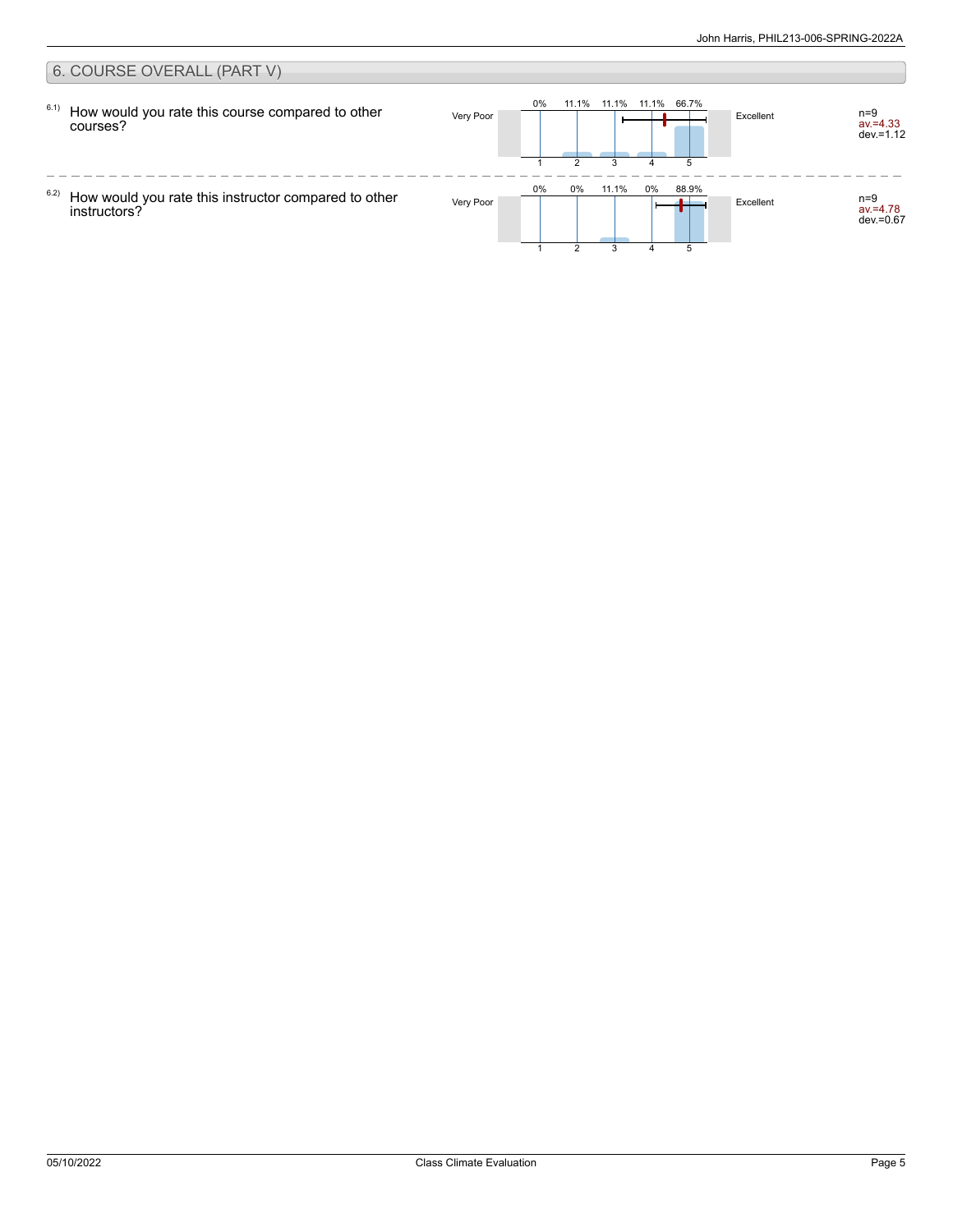$n=9$  av.=4.56 md=5.00 dev.=0.73<br>n=528 av.=4.20 md=5.00 dev.=1.03 md=5.00

n=9 av.=3.44 md=3.00 dev.=1.01<br>n=527 av.=3.38 md=3.00 dev.=1.08 md=3.00

n=9 av.=3.22 md=3.00 dev.=0.97<br>n=528 av.=3.24 md=3.00 dev.=1.07  $md=3.00$ 

# Profile

#### Subunit: Philosophy

Name of the instructor: John Harris Name of the course: (Name of the survey)

PHIL213-006-SPRING-2022A

Comparative line: Spring 2022 PHIL class Subunit Report

Values used in the profile line: Mean

#### 2. COURSE FUNDAMENTALS

- 2.1) The instructor clearly stated the instructional objectives of the course.
- 2.2) The instructor clearly stated the method by which your final grade would be determined.
- 2.3) The instructor clearly explained any special requirements of attendance which differ from the attendance policy of the University.
- 2.4) The instructor clearly graded and returned the student's written work (e.g., examinations and papers) in a timely manner.
- 2.5) The instructor met the class regularly and at the scheduled times.
- 2.6) The instructor scheduled a reasonable number of office hours per week.
- 2.7) The instructor was available outside the classroom. (In selecting your rating, consider the instructor's availability via established office
- 2.8) If web sites, Blackboard, or other Internet resources were a part of this course, to what extent did they enhance or detract from your

#### 3. COURSE MATERIAL

- 3.1) How helpful were the readings in contributing to the course objectives? 3.2) Related to my other courses, the material
- covered was:
- 3.3) Related to my other courses, the workload was:

#### 4. INSTRUCTION

- $4.1$ ) The instructor was well prepared for class. 4.2) The instructor presented the material clearly. 4.3) The instructor used class time productively and effectively.
- 4.4) The instructor was enthusiastic and engaging. Strongly
- 4.5) The instructor was receptive and responsive to student questions and comments.

| $n=9$<br>$av = 4.67$<br>$md = 5.00$<br>$dev = 0.71$<br>$n = 530$<br>$md=5.00$<br>$av = 4.54$<br>$dev = 0.83$   |
|----------------------------------------------------------------------------------------------------------------|
| $dev = 0.44$<br>$n=9$<br>$md = 5.00$<br>$av = 4.78$<br>$n = 530$<br>$av = 4.64$<br>$md=5.00$<br>$dev = 0.74$   |
| $n=9$<br>$dev = 0.33$<br>$av = 4.89$<br>$md = 5.00$<br>$n = 528$<br>$md=5.00$<br>$dev = 0.80$<br>$av = 4.60$   |
| $dev = 0.00$<br>$n=9$<br>$av = 5.00$<br>$md = 5.00$<br>$n = 529$<br>$md=5.00$<br>$dev = 1.08$<br>$av = 4.33$   |
| $md = 5.00$<br>$dev = 0.33$<br>$n=9$<br>$av = 4.89$<br>$n = 529$<br>$md=5.00$<br>$av = 4.78$<br>$dev = 0.56$   |
| $dev = 0.33$<br>$n=9$<br>$md = 5.00$<br>$av = 4.89$<br>$n = 529$<br>$md=5.00$<br>$av = 4.64$<br>$dev = 0.68$   |
| $dev = 0.33$<br>$n=9$<br>$av = 3.89$<br>$md=4.00$<br>$n = 520$<br>$av = 3.69$<br>$md=4.00$<br>$dev = 0.61$     |
| $dev = 0.71$<br>$n=9$<br>$md = 5.00$<br>$av = 4.67$<br>$n = 432$<br>$dev = 0.90$<br>$av = 4.25$<br>$md = 5.00$ |
|                                                                                                                |

| Not at all<br>helpful |  | Very<br>helpful |
|-----------------------|--|-----------------|
| Very<br>Easy          |  | Very<br>Hard    |
| Very<br>Easy          |  | Very<br>Hard    |

|  | Strongly<br>Agree | $n=9$<br>$n=5$ |
|--|-------------------|----------------|
|  | Strongly<br>Agree | $n=9$<br>$n=5$ |
|  | Strongly<br>Agree | $n=9$<br>$n=5$ |
|  | Strongly<br>Agree | $n=9$<br>$n=5$ |
|  | Strongly<br>Agree | $n=9$<br>$n=5$ |

| Strongly | $n=9$     | $av = 5.00$ | $md = 5.00$ | $dev = 0.00$ |
|----------|-----------|-------------|-------------|--------------|
| Agree    | $n = 530$ | $av = 4.61$ | $md = 5.00$ | $dev = 0.78$ |
| Strongly | $n=9$     | $av = 4.89$ | $md = 5.00$ | $dev = 0.33$ |
| Agree    | $n = 529$ | $av = 4.34$ | $md=5.00$   | $dev = 1.07$ |
| Strongly | $n=9$     | $av = 4.89$ | $md = 5.00$ | $dev = 0.33$ |
| Aaree    | $n = 530$ | $av = 4.46$ | $md = 5.00$ | $dev = 0.94$ |
| Strongly | $n=9$     | $av = 4.89$ | $md = 5.00$ | $dev = 0.33$ |
| Aaree    | $n = 529$ | $av = 4.49$ | $md = 5.00$ | $dev = 0.92$ |
| Strongly | $n=9$     | $av = 4.89$ | $md = 5.00$ | $dev = 0.33$ |
| Agree    | $n = 528$ | $av = 4.62$ | $md=5.00$   | $dev = 0.80$ |

Strongly<br>Disagree

Strongly<br>Disagree

Strongly Disagree

Disagree

**Strongly Disagree**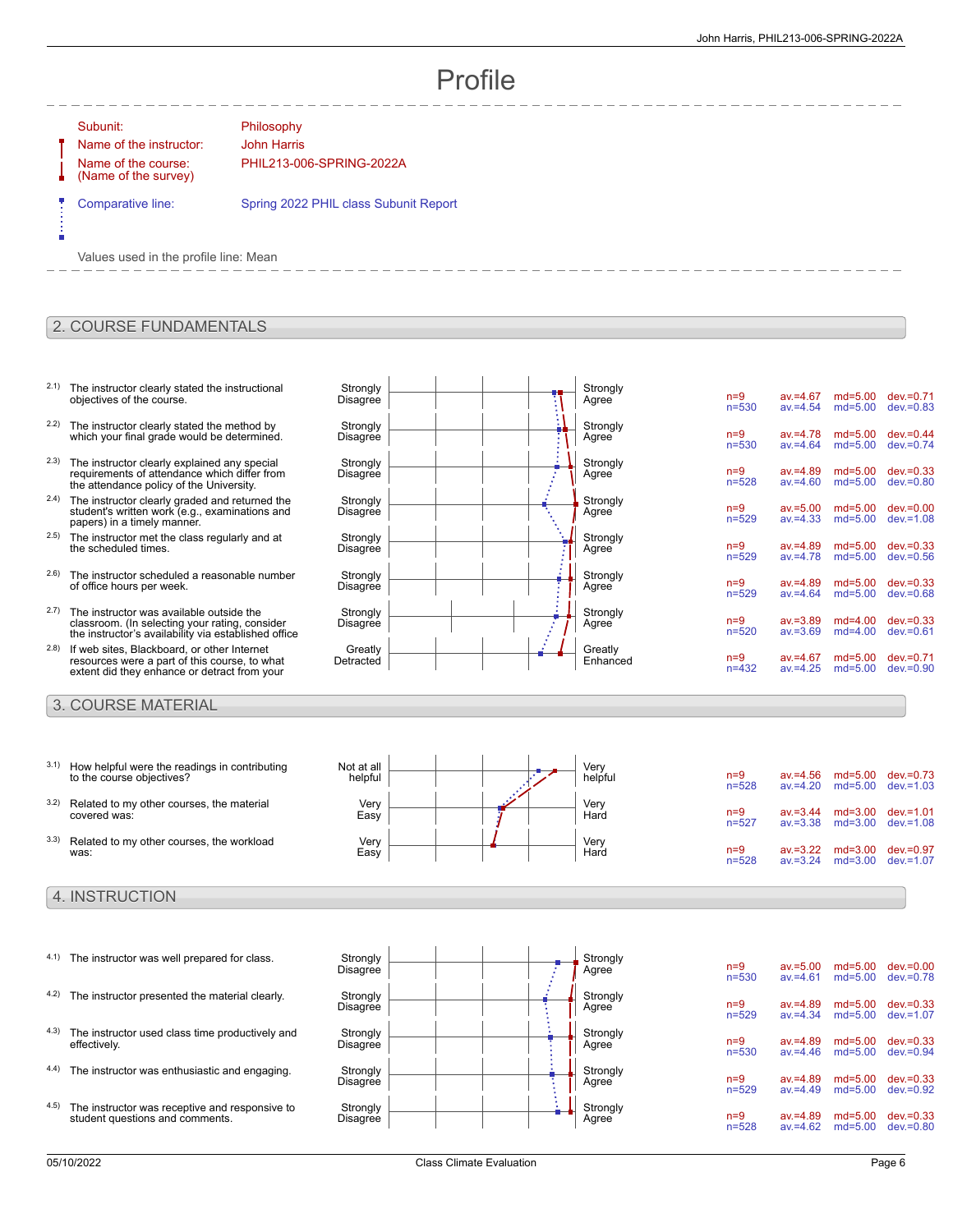### 5. INSTRUCTOR FEEDBACK

| 5.1)<br>5.2)<br>5.3) | The instructor's comments on work were<br>helpful.<br>The instructor's evaluation of work was fair.<br>The instructor treated students with respect. | Strongly<br>Disagree<br>Strongly<br>Disagree<br>Strongly<br>Disagree |  | $\overline{\phantom{0}}$ | Strongly<br>Agree<br>Strongly<br>Agree<br>Strongly<br>Agree | $n=9$<br>$n = 530$<br>$n=9$<br>$n = 530$<br>$n=9$<br>$n = 527$ | $av = 4.67$<br>$av = 4.42$<br>$av = 4.56$<br>$av = 4.51$<br>$av = 4.89$<br>$av = 4.77$ | $md = 5.00$<br>$md=5.00$<br>$md = 5.00$<br>$md=5.00$<br>$md=5.00$<br>$md=5.00$ | $dev = 1.00$<br>$dev = 0.95$<br>$dev = 1.33$<br>$dev = 0.89$<br>$dev = 0.33$<br>$dev = 0.59$ |
|----------------------|------------------------------------------------------------------------------------------------------------------------------------------------------|----------------------------------------------------------------------|--|--------------------------|-------------------------------------------------------------|----------------------------------------------------------------|----------------------------------------------------------------------------------------|--------------------------------------------------------------------------------|----------------------------------------------------------------------------------------------|
|                      | 6. COURSE OVERALL (PART V)                                                                                                                           |                                                                      |  |                          |                                                             |                                                                |                                                                                        |                                                                                |                                                                                              |
| 6.1)<br>6.2)         | How would you rate this course compared to<br>other courses?<br>How would you rate this instructor compared to<br>other instructors?                 | Very Poor<br>Very Poor                                               |  |                          | Excellent<br>Excellent                                      | $n=9$<br>$n = 528$<br>$n=9$<br>$n = 528$                       | $av = 4.33$<br>$av = 4.08$<br>$av = 4.78$<br>$av = 4.27$                               | $md=5.00$<br>$md=4.00$<br>$md = 5.00$<br>$md=5.00$                             | $dev = 1.12$<br>$dev = 1.02$<br>$dev = 0.67$<br>$dev = 0.99$                                 |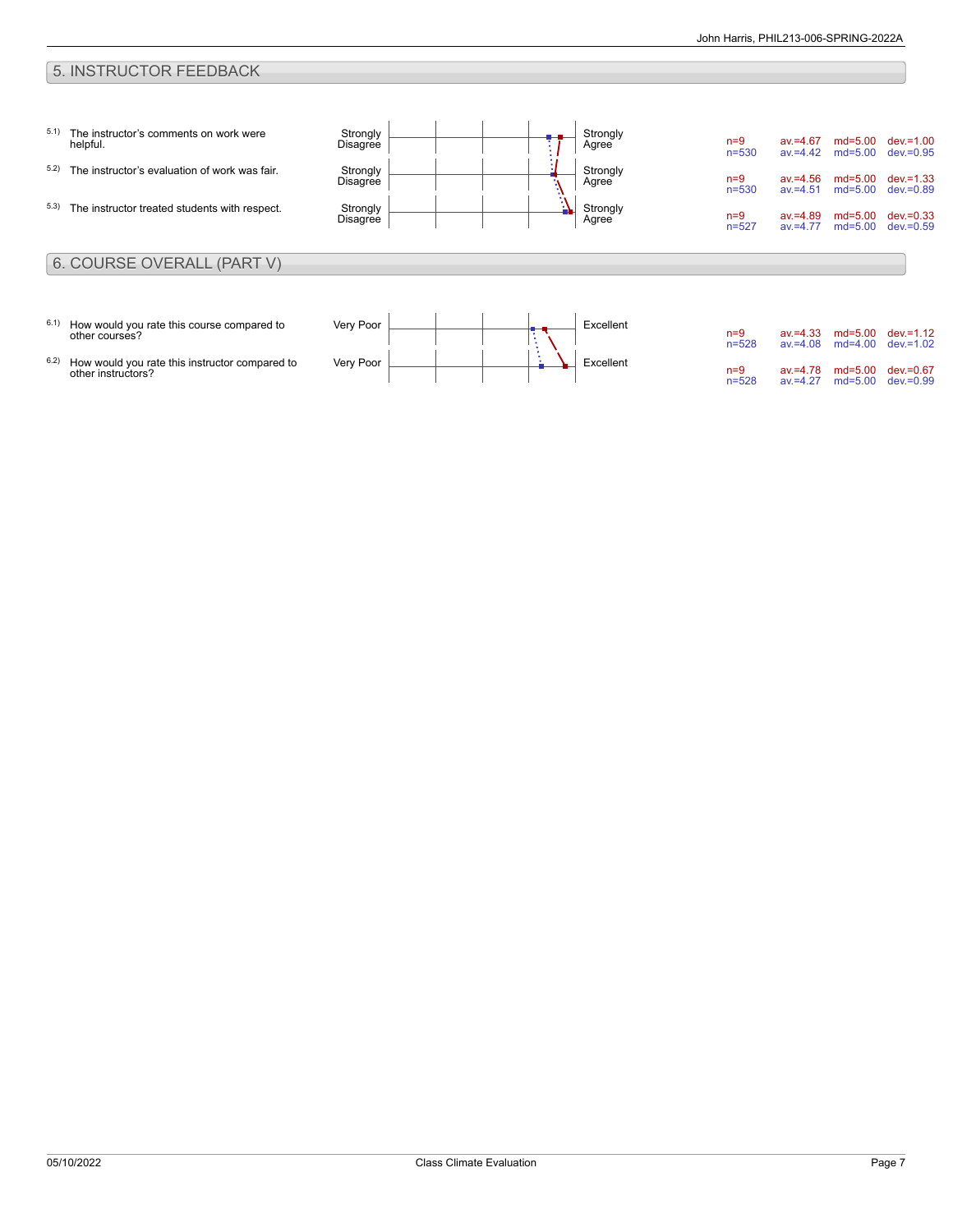# Profile Line for Indicators

| Subunit:<br>Name of the instructor:<br>Name of the course:<br>(Name of the survey) | Philosophy<br><b>John Harris</b><br>PHIL213-006-SPRING-2022A |                |                            |                              |
|------------------------------------------------------------------------------------|--------------------------------------------------------------|----------------|----------------------------|------------------------------|
| Comparative line:                                                                  | Spring 2022 PHIL class Subunit Report                        |                |                            |                              |
| 4. INSTRUCTION                                                                     | ۰                                                            | $\ddot{}$      | $av = 4.91$<br>$av = 4.50$ | $dev = 0.27$<br>$dev = 0.90$ |
| 5. INSTRUCTOR FEEDBACK                                                             |                                                              | $\overline{+}$ | $av = 4.70$<br>$av = 4.57$ | $dev = 0.89$<br>$dev = 0.81$ |
| 6. COURSE OVERALL (PART V)                                                         |                                                              | $\overline{1}$ | $av = 4.56$<br>$av = 4.17$ | $dev = 0.89$<br>$dev = 1.00$ |